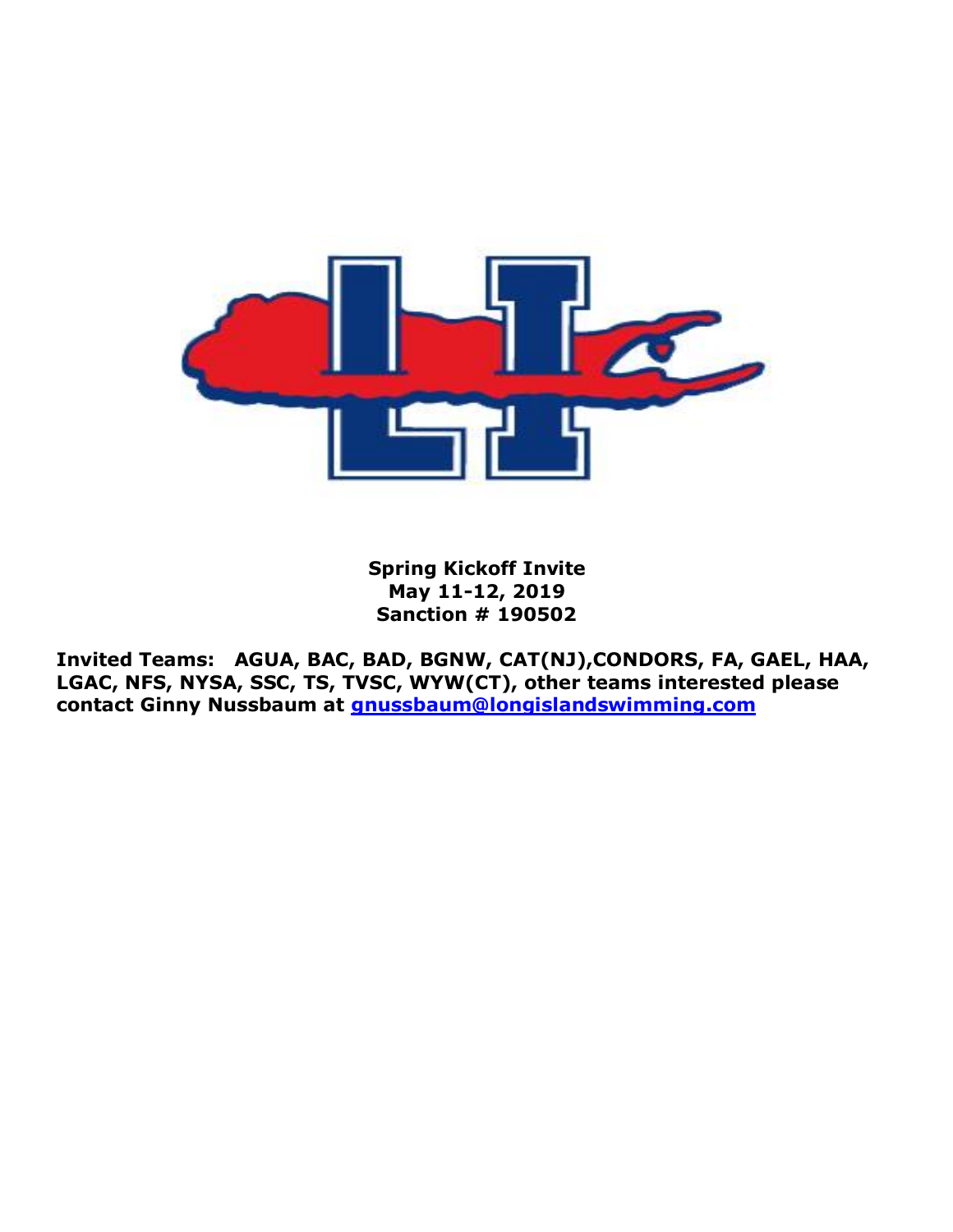# Spring Kickoff Invite **May 11-12, 2019**

| <b>SANCTION:</b>            | Held under the sanction of USA Swimming/Metropolitan Swimming, Inc., #190502                                                                                                                                                                                                                                                                                                                                                                                                                                                                                                                                                                                                                                                                                                                                               |  |  |  |  |
|-----------------------------|----------------------------------------------------------------------------------------------------------------------------------------------------------------------------------------------------------------------------------------------------------------------------------------------------------------------------------------------------------------------------------------------------------------------------------------------------------------------------------------------------------------------------------------------------------------------------------------------------------------------------------------------------------------------------------------------------------------------------------------------------------------------------------------------------------------------------|--|--|--|--|
| <b>LOCATION:</b>            | <b>Nassau County Aquatic Center</b>                                                                                                                                                                                                                                                                                                                                                                                                                                                                                                                                                                                                                                                                                                                                                                                        |  |  |  |  |
|                             | Eisenhower Park, East Meadow, NY 11554                                                                                                                                                                                                                                                                                                                                                                                                                                                                                                                                                                                                                                                                                                                                                                                     |  |  |  |  |
| <b>FACILITY:</b>            | 10 Lane by 50 meter competition pool w/ 2 meter min depth<br>The pool Has Not been certified in accordance with Article 104.2.2C (4)                                                                                                                                                                                                                                                                                                                                                                                                                                                                                                                                                                                                                                                                                       |  |  |  |  |
| <b>SESSIONS:</b>            | Session One - 12&U - Saturday May 11 warm-up 8-8:50am Start 9am<br>Session Two - Open 800 Free - Saturday May 11 - warm-up 1:30pm Start 2pm<br>Session Three - Open - Saturday May 11 warm-up 4-4:50pm Start 5pm<br>Session Four - 12&U - Sunday May 12 warm-up 8-8:50am Start 9am<br>Session Five - Open - Sunday May 12 warm-up 1:30-2:20pm Start 2:30pm                                                                                                                                                                                                                                                                                                                                                                                                                                                                 |  |  |  |  |
| <b>FORMAT:</b>              | The meet is a Timed Final Event<br>The meet will be Deck Seeded                                                                                                                                                                                                                                                                                                                                                                                                                                                                                                                                                                                                                                                                                                                                                            |  |  |  |  |
| <b>ELIGIBILITY:</b>         | Open to all USA Swimming Inc. registered swimmers.<br>All swimmers participating in this meet must be registered by the first day of the meet.<br>Age on May 11, 2019 will determine age for the entire meet.                                                                                                                                                                                                                                                                                                                                                                                                                                                                                                                                                                                                              |  |  |  |  |
| <b>ENTRIES:</b>             | All Athletes are limited to enter 3 events per session.<br>Deck entries will not be accepted.<br>NT's will not be accepted<br>Invited Teams entries only.<br>Hy-Tek Email entries will be accepted                                                                                                                                                                                                                                                                                                                                                                                                                                                                                                                                                                                                                         |  |  |  |  |
|                             | U.S. Mail Payment to: Leanne Herrera, 750F Stewart Ave., Garden City, NY 11530<br>Email Entries/Confirm Entry Receipt: entries.liac@gmail.com<br>An email confirming receipt of entries if you provide an email contact. Please contact Meet Director if you do<br>not receive such a report within 2 days of your original email.                                                                                                                                                                                                                                                                                                                                                                                                                                                                                         |  |  |  |  |
| <b>QUALIFYING</b><br>TIMES: | Times must be achieved between January 1, 2018 and May 2, 2019 dates inclusive. Long Course Meters<br>(LCM) qualifying times will be seeded first, followed by Short Course Yard (SCY) qualifying times, followed<br>by Short Course Meters (SCM) qualifying times. All qualifying individual times must be provable at the meet.<br>There are no Upper Time Limits for this meet. Times not provable will be scratched and not be seeded into the<br>event. The qualifying standards for 12 $\&$ under events will be the 2017 B national age group time standards<br>and for 13 $\&$ over events the standard will be the 2017 BB national age group time standards by age group<br>which can be found at www.usaswimming.org/_Rainbow/Documents/19cf506c-9519-45c1-af94-<br>f835a1e4529/2020MotivationalTimes-Top16.pdf |  |  |  |  |
| <b>DEADLINE:</b>            | Entries must be received by: May 1, 2019 Invited clubs' qualifying athletes will be entered on a first<br>come / first serve basis                                                                                                                                                                                                                                                                                                                                                                                                                                                                                                                                                                                                                                                                                         |  |  |  |  |
| <b>ENTRY FEE:</b>           | An entry fee of \$7.00 per individual event must accompany the entries.<br>There is a \$10.00 facility fee/athlete<br>Make check payable to: Long Island Swimming<br>Payment must be received by May 11, 2019 for email entries. Payment must be included with all mail entries.<br>Failure to pay entry fees by this deadline could result in teams being barred from the meet.                                                                                                                                                                                                                                                                                                                                                                                                                                           |  |  |  |  |
| <b>WARM-UP:</b>             | General warm up with assigned lanes for the first 40 minutes. Sprint lanes and General lanes will be available<br>for the remaining 10 minutes. Lane assignments will be distributed along with the scratch sheet each session.                                                                                                                                                                                                                                                                                                                                                                                                                                                                                                                                                                                            |  |  |  |  |
| <b>SCRATCHES:</b>           | Coaches will be given scratch sheets upon check-in for each session. All scratches are due no later than 30<br>minutes prior to the start of the session. Coaches are asked to draw a line through an individual event to<br>indicate clearly that individual event is a scratch or when an athlete is out of the session completely draw a line<br>through the swimmers name who will not be participating in the session.                                                                                                                                                                                                                                                                                                                                                                                                |  |  |  |  |
| <b>COACHES:</b>             | In accordance with Metropolitan Swimming Inc. Policy, only those coaches who display current, valid USA<br>Swimming credentials will be permitted to act in a coaching capacity at this meet. Coaches who do not possess                                                                                                                                                                                                                                                                                                                                                                                                                                                                                                                                                                                                   |  |  |  |  |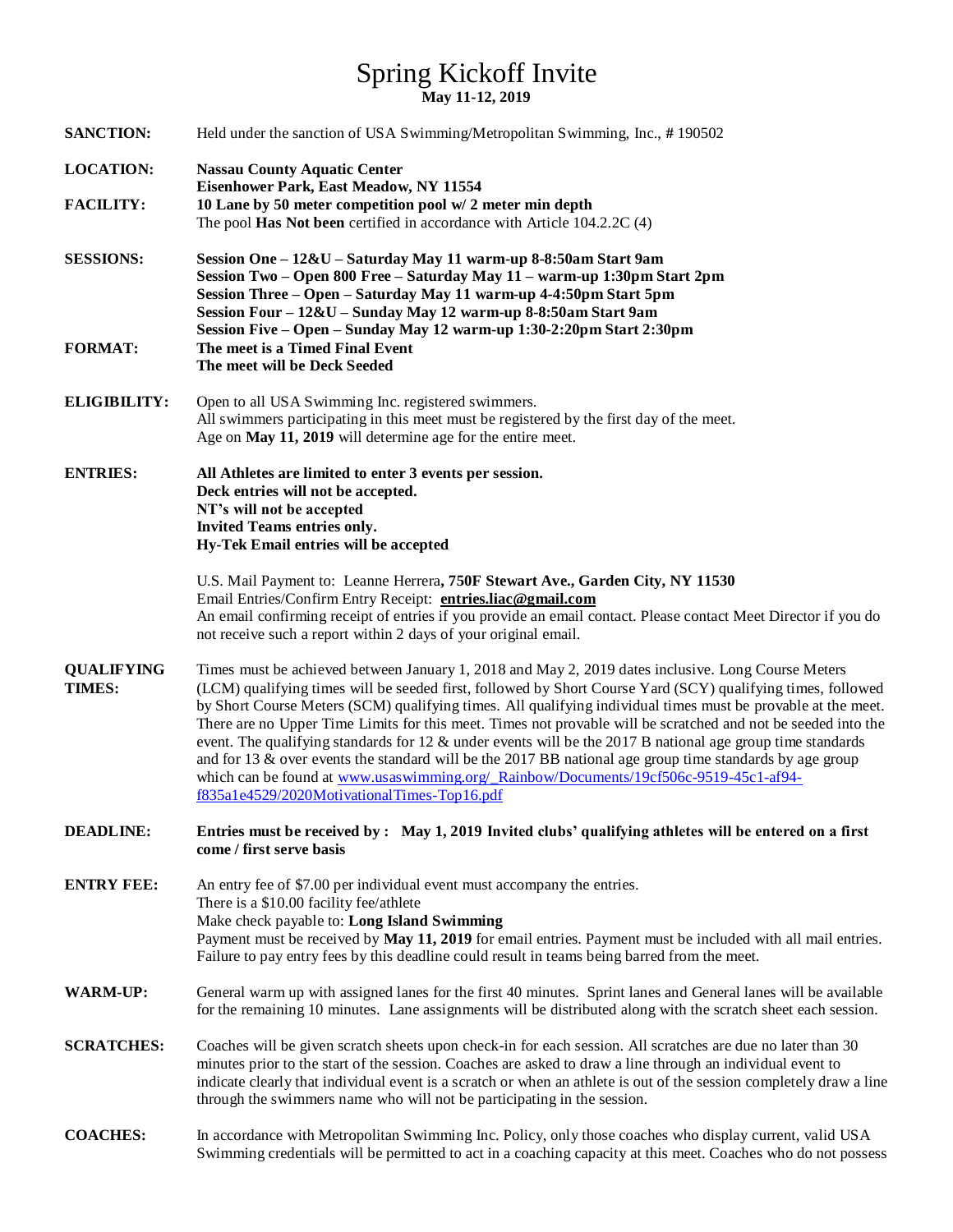|                                          | these credentials will be required to leave the deck area.                                                                                                                                                                                                                                                                                                                                                                                                                                                                                                                                                                                        |  |  |  |  |  |
|------------------------------------------|---------------------------------------------------------------------------------------------------------------------------------------------------------------------------------------------------------------------------------------------------------------------------------------------------------------------------------------------------------------------------------------------------------------------------------------------------------------------------------------------------------------------------------------------------------------------------------------------------------------------------------------------------|--|--|--|--|--|
| <b>AWARDS:</b>                           | $1st - 10th$ place awards will be given to the 12&U athletes. Events 19 & 20 will be awarded for $1st - 10th$ for<br>both 10&U and 11-12. Both 9-10 and 8&U awards will be given in the 10&U events.                                                                                                                                                                                                                                                                                                                                                                                                                                              |  |  |  |  |  |
| <b>OFFICIALS:</b>                        | Meet Referee: Rich Brown, mbrown173@icloud.com<br>Meet Admin: Danielle Baldwin<br>Officials wishing to volunteer should contact Meet Referee by May 11, 2019                                                                                                                                                                                                                                                                                                                                                                                                                                                                                      |  |  |  |  |  |
| <b>MEET</b><br><b>DIRECTOR:</b>          | Askelos, askelos@longislandswimming.com 516.378.8467 – Questions concerning the meet will only be<br>entertained when communicated via a certified coach on an invited team.                                                                                                                                                                                                                                                                                                                                                                                                                                                                      |  |  |  |  |  |
| <b>DISABILITY</b><br><b>SWIMMERS:</b>    | Swimmers with disabilities are encouraged to attend. Contact the meet director if you need special<br>consideration. The athlete (or the athlete's coach) is also responsible for notifying the meet referee of<br>any disability prior to the competition.                                                                                                                                                                                                                                                                                                                                                                                       |  |  |  |  |  |
| <b>AUDIO/VISUAL</b><br><b>STATEMENT:</b> | Use of Audio or visual recording devices, including a cell phone, is not permitted in changing areas, rest<br>rooms, behind the starting blocks or locker rooms                                                                                                                                                                                                                                                                                                                                                                                                                                                                                   |  |  |  |  |  |
| <b>DRONES:</b>                           | "Operation of a drone, or any other flying apparatus, is prohibited over the venue (pools, athlete/coach<br>areas, spectator areas and open ceiling locker rooms) any time athletes, coaches, officials and/or<br>spectators are present."                                                                                                                                                                                                                                                                                                                                                                                                        |  |  |  |  |  |
| POLICY:                                  | Any photographer or videographer, who intends to take pictures at a Metropolitan Swimming<br>sanctioned meet, must complete and submit a Photographer Registration Form to the Meet Director<br>before commencing activity. Forms are available on the Metropolitan Swimming website as well as<br>from the Meet Director.                                                                                                                                                                                                                                                                                                                        |  |  |  |  |  |
| <b>RULES:</b>                            | The current USA Swimming Rules and Regulations will apply.<br>The USA Swimming Code of Conduct is in effect for the duration of the meet.<br>The overhead start procedure may be used at the discretion of the meet Referee.                                                                                                                                                                                                                                                                                                                                                                                                                      |  |  |  |  |  |
| <b>SAFETY:</b>                           | Metropolitan Safety and Warm-up procedures will be in effect. Marshals will be present throughout warm-ups<br>and competition, and have the authority to remove, with the concurrence of the meet Referee, any swimmer,<br>coach, club, or spectator for failure to follow the safety rules. "Any swimmer entered in the meet must be<br>certified by a USA Swimming member coach as being proficient in performing a racing start or must start<br>each race from within the water. When unaccompanied by a member-coach, it is the responsibility of the<br>swimmer or the swimmer's legal guardian to ensure compliance with this requirement. |  |  |  |  |  |
| <b>MEET</b><br><b>DECORUM:</b>           | Each club is requested to handle its own team and discipline problems. Anyone found vandalizing county<br>property; stealing or displacing disorderly conduct will be subject to disqualification, ejection from the meet<br>and possible criminal prosecution.                                                                                                                                                                                                                                                                                                                                                                                   |  |  |  |  |  |
| <b>DISCLAIMER:</b>                       | Upon acceptance of his/her entries, the participant waives all claims against Nassau County Aquatic Center,<br>Long Island Aquatic Club, Long Island Swimming,, Metropolitan Swimming Inc., USA Swimming Inc.,<br>their agents or representatives for any injury occurring as a result of the meet.<br>It is understood that USA Swimming, Inc. and Metropolitan Swimming, Inc. shall be free from any liabilities<br>or claims for damages arising by reason of injuries to anyone during the conduct of the meet.                                                                                                                               |  |  |  |  |  |
| <b>DECK</b><br><b>CHANGING:</b>          | Is Prohibited                                                                                                                                                                                                                                                                                                                                                                                                                                                                                                                                                                                                                                     |  |  |  |  |  |
| <b>ADMISSION:</b>                        | All tickets will be sold online - http://www.longislandswimming.com/hosted-meets.html<br>\$8.35 Adult / Session -<br>All children over the age of 3 require a ticket<br>Meet heat sheets will be available on meet mobile /<br>No programs will be sold<br>AT DOOR ADMISSION:<br>$$20.00$ per session cash only -                                                                                                                                                                                                                                                                                                                                 |  |  |  |  |  |
| <b>MERCHANTS:</b>                        | A concession stand is operated by the Nassau County Aquatic Center. No glass will be permitted on the deck.<br>Hobies wim will be available throughout the entire meet                                                                                                                                                                                                                                                                                                                                                                                                                                                                            |  |  |  |  |  |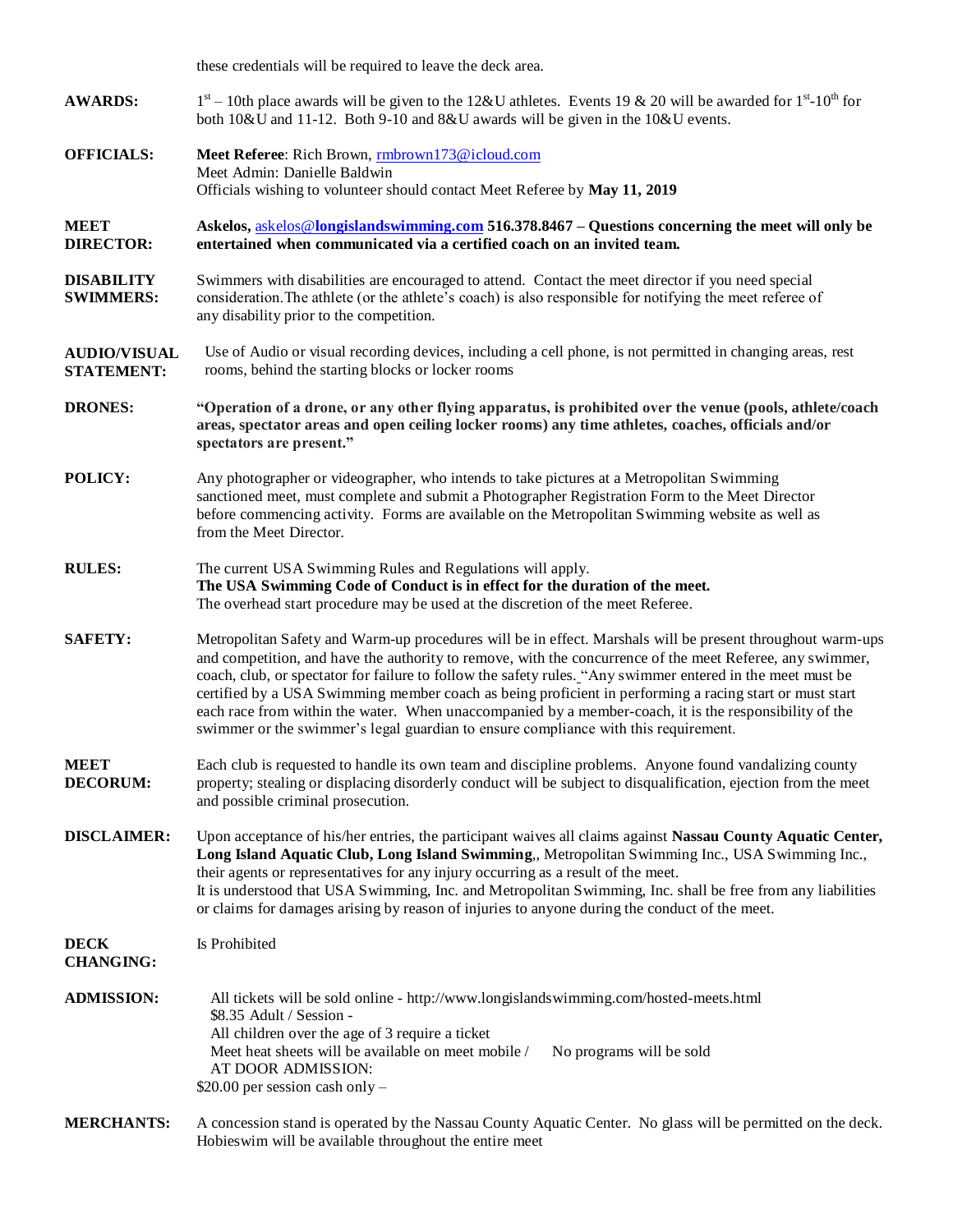#### **PARKING:** There is ample free parking available in the park

#### **DIRECTIONS: FROM VERRAZANO NARROWS BRIDGE AND KENNEDY AIRPORT:**

Follow signs to Belt Parkway/Long Island East. Take Belt Parkway eastbound past Kennedy Airport - after Kennedy Airport stay in the left lane and look for signs to Southern State Parkway East. Take So.State Pkwy East to Meadowbrook Pkwy (northbound) to NY-24 Hempstead Turnpike (exit M4) East. On Hempstead Turnpike go to the left lane and make a left at the first light (Merrick Ave.) At first traffic light make a right. This is the entrance to the pool.

## **FROM WHITESTONE AND THROGS NECK BRIDGES**

Take Cross Island Parkway South to Exit 29, Grand Central Parkway eastbound. Follow Grand Central Pkwy to Meadowbrook Pkwy southbound (Jones Beach). Get off Meadowbrook Pkwy at NY-24 Hempstead Tpke.(exit M4). On Hempstead Turnpike go to the left lane and make a left at the first light (Merrick Ave.) At first traffic light make a right. This is the entrance to the pool.